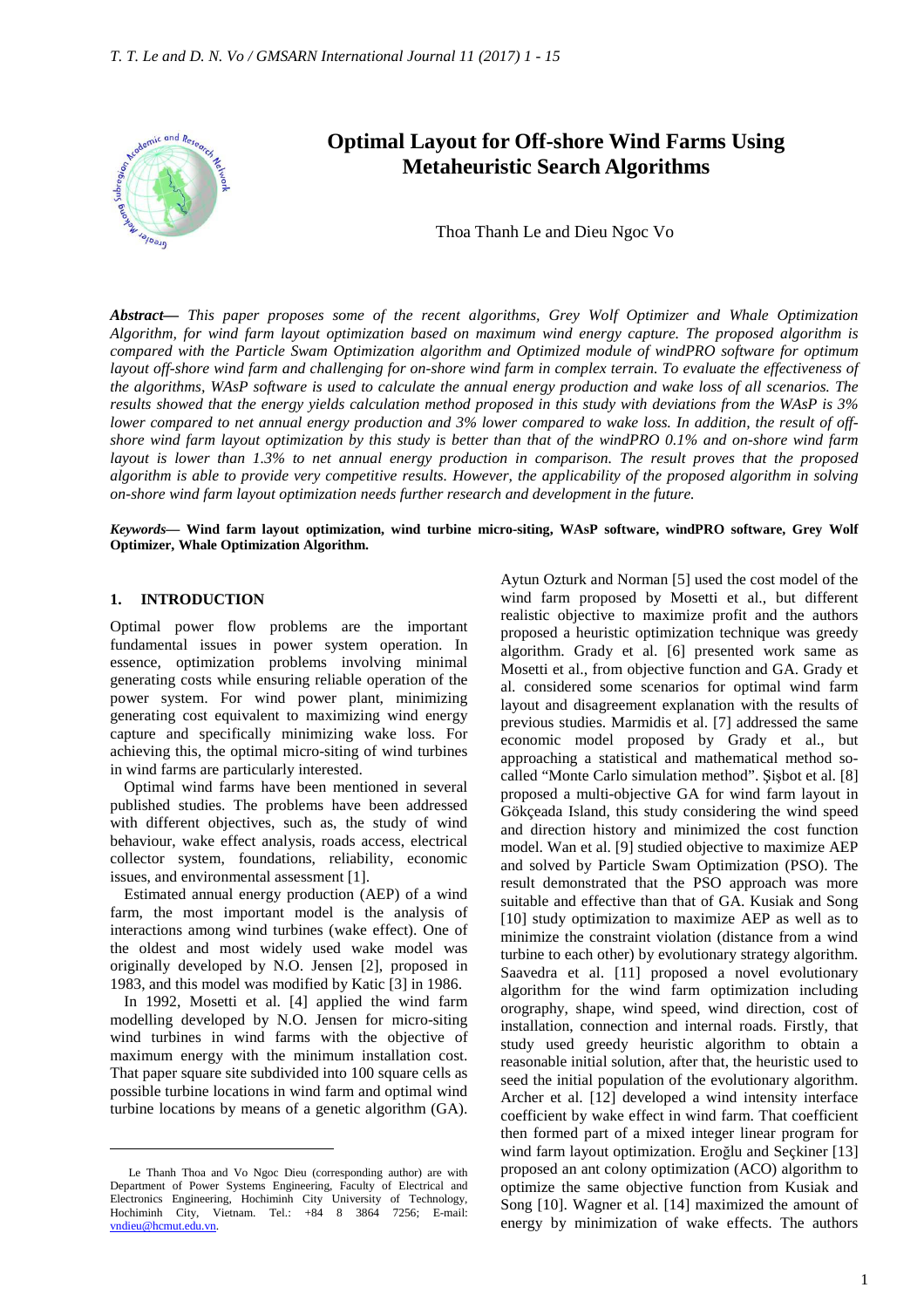proposed turbine distribution algorithm with specific local search algorithm.

In 2015-2016, some researches related to wind farm layout optimization continue to be published. Jagabondhu et al. [15] proposed a novel 3D micro-siting approach for maximizing AEP, optimal targets including wind turbine position, hub height and rotor radius of each turbine. Arne Klein [16] maximizing AEP applies continuously differentiable and gradient-based solution method, this study modification of the commonly used Jensen wake model. Prateek et al. [17] proposed a novel hybrid optimization methodology for wind farm layout optimization on the number of wind turbines and their location. Huan Long and Zijun Zhang [18] proposed the two-echelon layout-planning model for maximizing AEP. In the first echelon, wind farm models into multiple grid cells and the second echelon, the selected grid cells translate to sets of Cartesian coordinates. The author applied the randomly key genetic algorithm (RKGA) for the first echelon and PSO for the second echelon. Jinkyoo Park and Kincho H. Law [19] maximized AEP using sequential convex programming (SCP), in this study, the first approach uses heuristic search-based optimization algorithms to find a set of good initial solution and the second approach is to parameterize the layout using a small number of design parameters. J. Serrano González et al. [20] proposed the individual selection of operation point of turbine for maximizing AEP, the study applied GA selects optimal pitch angle and tip speed ratio of each individual wind turbine generator. Peng Hou et al. [21] purpose maximizing AEP consider excluding the restricted zones, the paper implemented with the penalty function method applied particle swarm optimization algorithm with multiple adaptive methods (PSO-MAM). Peng Hou et al. [22] study optimized placement of wind turbine in largescale off-shore wind farm by maximizing the AEP while minimizing the total investment cost, the article applied PSO and the optimization procedure in applicable for wind farm layout with different wind conditions and capacity of wind farm. Zhe Song et al. [23] maximized AEP through micro-siting wind turbines as well as hub height of wind turbines, the model for wind farm layout in 3-dimension (3-d) and sloved objective function by an evolutionary strategy algorithm. A modified PSO approach by Shafiqur Rehman and S. S. A. Ali [24] is proposed for wind farm layout optimization based on cost modeling, which is similar to Mosetti et al. and Grady et al. Rabia Shakoor et al. [25]. A novel method called Definite Point Selection (DPS) is proposed for wind farm layout optimization based on the cost model proposed by Mosetti et al. The author proposes and area rotation method to find the optimum dimension of wind farm shape where maximum area could face the free stream velocity. Jim Y.J. Kuo et al. [26] proposed an algorithm that couples computational fluid dynamics (CFD) with mixed-integer programming (MIP) to wind farm layout on complex terrains, CFD simulations are used to iteratively improve the accuracy of wake deficit predictions while MIP is used for the optimization process.

Currently, there have been several commercial

software that efficiently served for the design of wind power plants such as wind resource assessment, wind farm layout optimization, energy yield calculation, electrical collector system, environment, load, economy, operation analyzer. The most popular of these software packages are WAsP [27] and windPRO [28]. The WAsP software suite is the industry-standard for wind resource assessment, siting and energy yield calculation for wind turbines and wind farms. The WAsP software suite is used for sites located in all kinds of terrain all over the world. The wind farm model in WAsP based on a mathematical model of the wake behind a wind turbine, developed by N.O. Jensen [2] and later extended to actual wind farms by Katic et al. [3]. windPRO is a module-based software package suited for project design and planning of both single WTGs and large wind farms which wake effect modeled using the Katic model. The Optimize module of windPRO, optimizes a wind farm layout with regard to maximizing energy production, is widely used and of particular interest. WAsP and windPRO software have been used by design consultants, project developers, wind turbine manufacturers and analytical results from these software easily accepted from investors and project financing support banks.

Meta-heuristic optimization algorithms are becoming more and more popular in engineering applications because they [29]: (i) rely on rather simple concepts and are easy to implement; (ii) do not require gradient information; (iii) can bypass local optima; (iv) can be utilized in a wide range of problems covering different disciplines. Some of the most popular algorithms are [30]: Genetic Algorithms (GA), Particle Swarm Optimization (PSO), Differential Evolution (DE), Evolutionary Programming (EP) and Evolution Strategy (ES). Although these algorithms are able to solve many real and challenging problems, the so-called No Free Lunch theorem [31] allows researchers to propose new algorithms. According to this theorem, all algorithms perform equal when solving all optimization problems. Therefore, one algorithm can be very effective in solving one set of problems but ineffective on a different set of problems. This is the foundation of many works in this field. Some of new algorithms by Seyedali Mirjalili et al. such as [32], Whale Optimization Algorithm (WOA), Sine Cosine Algorithm (SCA), Moth-Flame Optimization algorithm (MFO), Dragonfly Algorithm (DA), Multi-Verse Optimizer (MVO), Ant Lion Optimizer (ALO) and Grey Wolf Optimizer (GWO), Robust Optimization (RO), have proved that they are very competitive compared to the state-of-art metaheuristic algorithms as well as conventional methods.

This article proposes to apply Grey Wolf Optimizer (GWO), the second most cited paper of the ADES journal [32], and Whale Optimization Algorithm (WOA), a new optimization technique for solving optimization problems in 2016, for wind turbine micrositing in wind farm purpose obtained the maximum annual energy production. The proposed algorithm is compared with the most popular algorithms PSO and wind farm layout optimization from module Optimize of windPRO. All optimized algorithm to the same input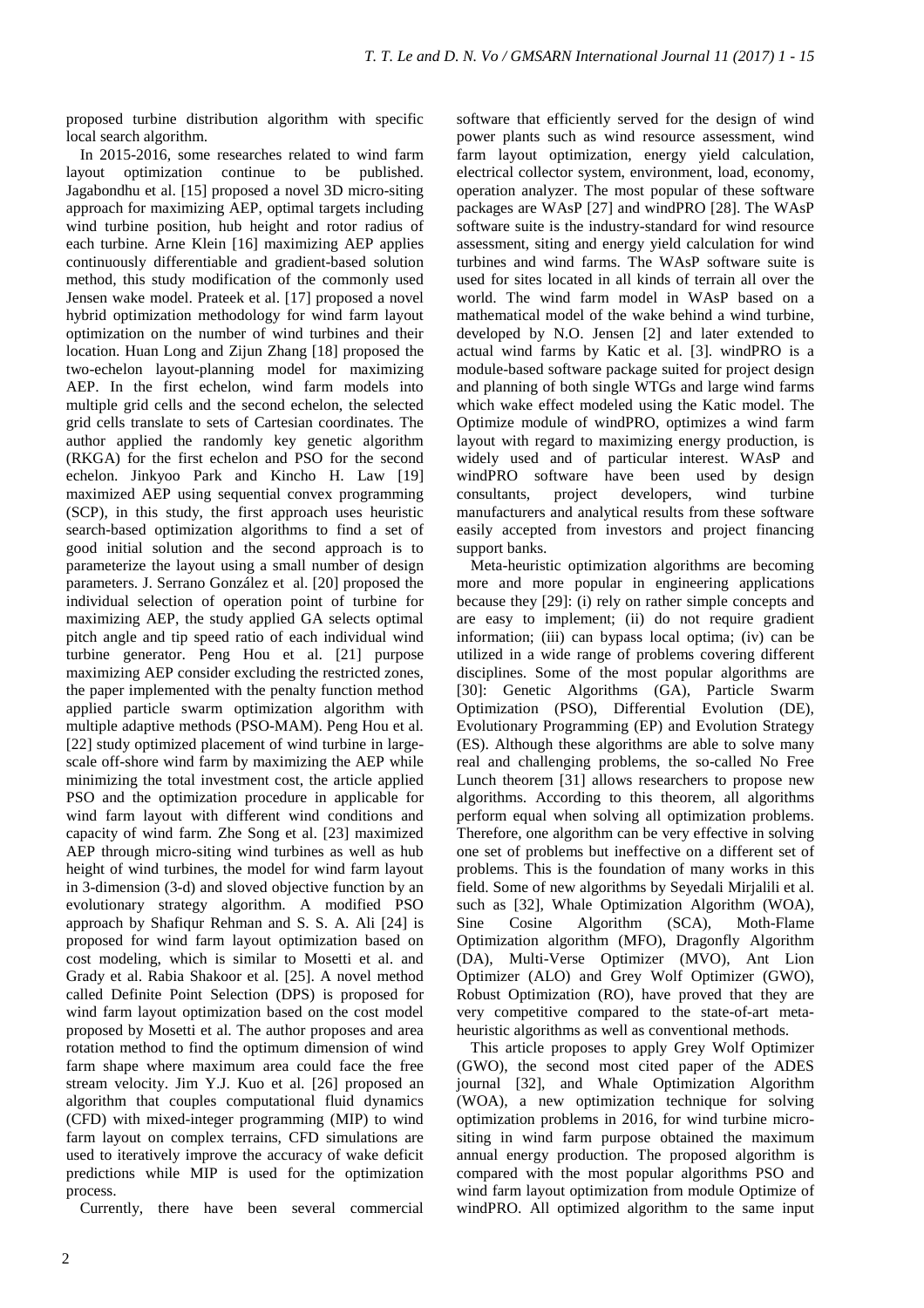data (the actual orographic contour map, roughness map and wind resource data), AEP of all scenarios have been calculated and analyzed by the WAsP, to objectively evaluate all proposed algorithms.

This article considered optimal micro-siting wind turbine in a rectangular boundary and irregular boundary of wind farm, arranged for off-shore wind farms. In addition, the article challenge micro-siting wind turbine on-shore wind farm in complex terrain for further research and development in the future.

#### **2. PROBLEM FORMULATION**

#### *2.1 Assumptions*

This article acknowledges the following assumptions:

*Assumption 1*: The wind turbines in wind farm are identical.

*Assumption 2*: The *capacity* of wind farm (the number of wind turbines) is given and fixed.

*Assumption 3*: The wind turbine location is characterized by its two dimensional Cartesian coordinates  $(x, y)$ . It means that the surface roughness of wind farm terrain is slightly changeable. The planning solution is represented by a set of coordinates  $(x_i, y_i), i = 1, \cdots, N.$ 

Assumption 4: The wind speed  $\nu$  conditioned on wind direction  $\theta$  in the wind farm follows a Weibull distribution presented as [33]:

$$
p(v, c, k) = \frac{k}{c} \left(\frac{v}{c}\right)^{k-1} exp\left(-\left(\frac{v}{c}\right)^k\right), c = c(\theta), k
$$
  
=  $k(\theta)$  (1)

where  $p(\cdot)$  is the Weibull probability density function, c is the scale parameter, and  $k$  is the shape parameter.

*Assumption 5*: All wind turbines' rotors are positioned perpendicular to the wind direction  $\theta$ .

#### *2.2 Wake modeling*

Wind turbine's wake effect, a distinct division can be made into the near and far wake region. In which, the near wake is the affected area just behind the turbine rotor and the far wake is the affected area beyond the near wake. In wind farm layout optimization based on AEP, the far wake becomes more important than near wake [34] because wake effect to lower velocity and higher turbulence intensity. The wake effect is one of the main causes to reduce the output of wind farms, therefore, the maximum AEP based on Minimum wake effect has been stated from several studies. Fig. 1. is the real wake effect and Fig. 2. is the velocity profile behind wind turbine including near wake and far wake.

One of the oldest and most widely used wake model developed by N.O. Jensen [2] was modified by Katic in [3]. That model is quite simple and the authors assume that a linearly expanding wake effect behind wind turbine depends on the distance between the turbines downwind. This effect makes the wind speed behind the turbine weaker against original wind speed, illustrated in Fig. 3.





**Fig. 2. The velocity profile behind wind turbine [34]** 



**Fig. 3. The approximated wake effect [23] Fig. 4. The wind turbine locations and the wake [23]** 

The velocity deficit of the wake at a given position d is [10]:

$$
V_{def} = 1 - \frac{V_{down}}{V_{up}} = \frac{1 - \sqrt{1 - C_t}}{(1 + \kappa d/R)^2}
$$
 (2)

where  $C_t$  is the thrust coefficient of the turbine,  $\kappa$  is the wake spreading constant (the constant has a default value of 0.075 for on-shore wind farm and value of 0.04 for off-shore wind farm in most cases [27]), and d is the distance behind the upstream turbine following the wind direction  $\theta$ . Distance from wind turbine  $i(x_i, y_i)$  and wind turbine  $j(x_j, y_j)$  is [10]:

$$
d_{i,j} = |(x_i - x_j)\cos\theta + (y_i - y_j)\sin\theta| \tag{3}
$$

When a turbine is affected by the wakes of multiple, the velocity in the (fully developed) wake is given by Eq. (4) [10]:

$$
V_{def_i} = \sqrt{\sum_{j=1,j\neq i,\beta_{i,j< \alpha}}^N \left[ \frac{1 - \sqrt{1 - C_t}}{(1 + \kappa d_{i,j}/R)^2} \right]^2}
$$
(4)

where parameter  $\alpha(0 \le \alpha \le \pi/2)$  is calculated as arctan (κ) and the angle  $\beta_{i,j}$ ,  $0 \leq \beta \leq \pi$ , between the vector from imaginary cone vertex to turbine i and turbine j as given in Fig. 4., is calculated as [10]:

$$
\beta_{i,j} = \cos^{-1}\left\{\frac{(x_i - x_j)\cos\theta + (y_i - y_j)\sin\theta + R/\kappa}{\sqrt{(x_i - x_j + \frac{R}{\kappa}\cos\theta)^2 + (y_i - y_j + \frac{R}{\kappa}\sin\theta)^2}}\right\}
$$
(5)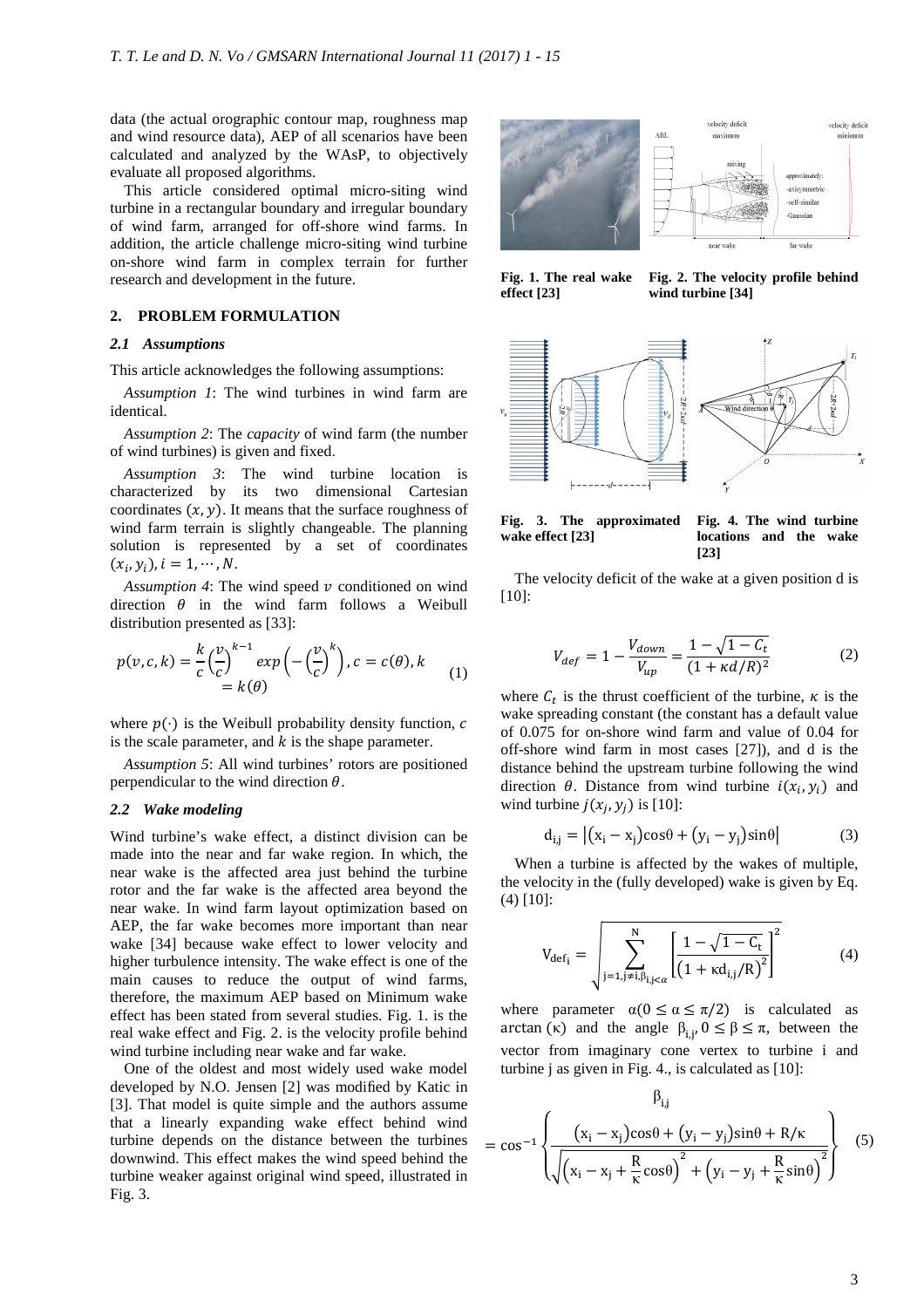And [10] also demonstrated that wind turbine j is in the wake of turbine i if turbine j in the imaginary cone.

Since only the scale parameter c of the Weibull distribution is affected by the wake effect, the wake loss reflected in the statistical distribution level is expressed as [10]

$$
c'(\theta) = c(\theta). (1 - V_{\text{def}}) \tag{6}
$$

#### *2.3 Power curve modeling*

Wind turbine manufacturer supplies power curve of wind turbine and it is guaranteed to wind turbine operator. Accurate power curve model help accurately predict the power output produced by the turbine as well as AEP of wind farm.

Polynomial model using fitting toolbox is introduced by Mohan Raj et al. [35], the data, power output from wind turbine, was fitted for  $4<sup>th</sup>$ ,  $7<sup>th</sup>$  and  $9<sup>th</sup>$  degree polynomial and  $9<sup>th</sup>$  degree polynomial is observed to be best fit.

The expression used for  $9<sup>th</sup>$  degree polynomial is as follows:

$$
f(x) = p_1 x^9 + p_2 x^8 + p_3 x^7 + p_4 x^6 + p_5 x^5 + p_6 x^4 + p_7 x^3 + p_8 x^2 + p_9 x + p_{10}
$$
 (7)

Fig. 5 and Fig. 6 show the comparative performances of polynomial model and the actual power output of this study. It is observable that the proposed model curve is closer to the actual power output curve.



**Fig. 5. 1MW WAsP sample wind turbine power curve.** 



**Fig. 6. GE 1.68-82.5 wind turbine power curve.** 

Therefore, power curve of wind turbine can be written as:

$$
f(v) = \begin{cases} 0, & v_i < v_{cut in}, v_i > v_{cut out} \\ f(x) \text{ in Eq. (7)}, & v_{cut in} \le v_i < v_{rated} \\ P_{rated}, & v_{rated} \le v_i \le v_{cut out} \end{cases} \quad (8)
$$

Along with the power curve, the thrust coefficient is another important dimensionless number in wind turbine aerodynamics to calculate wind farm wake effects and wind farm efficiency. This value can be found from wind turbine manufacturer or library of WAsP and windPRO.

#### *2.4 Energy production modeling*

#### *2.4.1 Behavioral model of the wind*

The statistical behavior of wind is typically modeled by two parameters, wind direction and wind speed. They are visual depictions in wind rose and wind speed distribution curve. In which, wind rose describes the wind direction and the probability of occurrence for each of the sectors while the wind speed distribution curve describes wind speed characterized as a Weibull distribution, as shown in Eq. (1)

#### *2.4.2 Average power produced*

The average power output from a wind turbine is the power produced at each wind speed times the fraction of the time that wind speed is experienced, integrated over all possible wind speeds. In integral form, this is [33]:

$$
E(P,\theta) = \int_0^\infty f(v)p(v,c(\theta),k(\theta))dv
$$
 (9)

where  $p(v, c, k)$  is a probability density function of wind speed, as given in Eq. (1) and  $f(v)$  is power curve as given in Eq. (8).

Integrating the expression in (8) for  $\theta$  in the range 0– 360 provides the expected energy production of a single wind turbine [18]:

$$
E(P)
$$
  
= 
$$
\int_0^{360} p_{\theta}(\theta) d\theta \int_0^{\infty} f(v) p(v, c(\theta), k(\theta)) dv
$$
 (10)

#### *2.4.3 Numerical Integration of Wind Power produced*

Wind direction is divided into h intervals,  $0^{\circ} \le \theta_1 \le$  $\theta_2 \leq \cdots \leq \theta_{h-1} < 360^\circ, \theta_0 = 0^\circ, \theta_h = 360^\circ,$  . Each interval is associated with a relative frequency  $0 \le$  $f_i(\theta) \leq 1$ , which is the probability that the wind direction belongs to the  $ith$  interval.

To estimate the expected power output of a wind turbine, a numerical integration approach is applied. By discretizing the wind direction into  $h$  intervals of equal width, the wind power output conditioned on direction  $\theta$ is integrated according to [18]:

$$
E(P)
$$

$$
= \sum_{i=1}^{h} f_i(\theta) \int_0^{\infty} f(v) \frac{k_i(\theta)}{c_i(\theta)} \left(\frac{v}{c_i(\theta)}\right)^{k_i(\theta)-1} e^{-\left(\frac{v}{c_i(\theta)}\right)^{k_i(\theta)}} dv \quad (11)
$$

Wind turbine starts generating electricity in wind speed range of cut-in and cut-out of power curve. Therefore, integral of  $(0, \infty)$  of Eq. (11) can be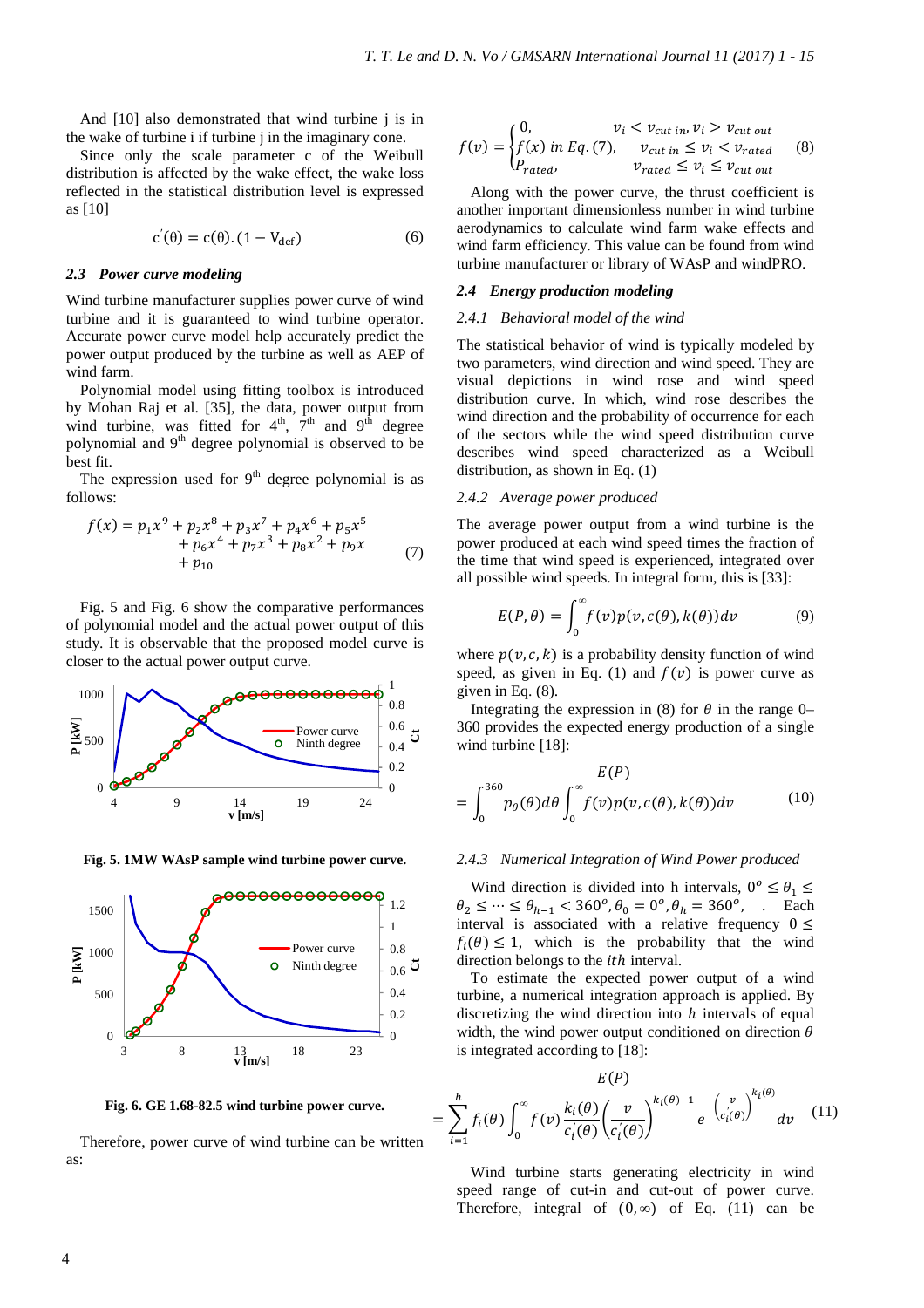calculated in  $(v_{cut in}, v_{cut out})$ .

Once the wind speed and wind direction are discretized into intervals,  $c_i(\cdot)$  and  $k_i(\cdot)$  in (16) can be estimated from the historical wind data. From Eq. (11) can be calculated AEP of wind farm.

# *2.4.4 Objective functions*

This paper consider the optimization wind farm layout by maximizing the wind energy capture  $Obj =$ max  $[ΣE(P)]$ 

# **3. SOLUTION ALGORITHM**

This paper proposed applying some recent Metaheuristic algorithms for wind farm layout optimization:

- Particle Swam Optimization (PSO): the most popular algorithm.
- Grey Wolf Optimizer (GWO): the second most cited paper of the ADES journal.
- Whale Optimization Algorithm (WOA): a new optimization technique for solving optimization problems in 2016.

The wind farm layout result is compared with optimal layout using windPRO software (module Optimize) to the same input data. to objectively evaluate the proposed algorithm, the entire calculation results will be calculated and analyzed by WAsP software.

## *3.1 PSO algorithm*

PSO [36] is a population-based and stochastic optimization algorithm. It was stylized representation of the movement of organisms in a bird flock or fish school, and developed by Kennedy and Eberhart.

The PSO algorithm starts with a population of particles whose position matrix  $Z = \begin{bmatrix} z_1^T \cdots z_i^T \cdots z_{N_p}^T \end{bmatrix}^T$  and velocity matrix  $V = \begin{bmatrix} v_1^T \cdots v_i^T \cdots v_{N_p}^T \end{bmatrix}^T$  are randomly initialized in the search space.  $N_p$  represents the population size.  $z_i = [z_{i,1} \cdots z_{i,j} \cdots z_{i,n}]$  and  $v_i =$  $[v_{i,1} \cdots v_{i,j} \cdots v_{i,n}]$  represent the position and velocity vectors of the  $i$ th particle, respectively.  $n$  represents the number of decision variables.

The search for the optimal position is carried out by biasing the population toward both their own historical best positions  $Z^p$  and the swarm's historical best position  $z^g$ .

Elements of the velocity and position matrices are updated [9]

$$
v_{i,j}(t+1) = \chi \left( v_{i,j}(t) + c_1 r_1 \left( z_{i,j}^p(t) - z_{i,j}(t) \right) + c_2 r_2 \left( z_j^g(t) - z_{i,j}(t) \right) \right)
$$
(12)

$$
v_{i,j}(t+1) = \chi \left( v_{i,j}(t) + c_1 r_1 \left( z_{i,j}^p(t) - z_{i,j}(t) \right) + c_2 r_2 \left( z_j^g(t) - z_{i,j}(t) \right) \right)
$$
(13)

$$
v_{i,j}(t+1) = \begin{cases} -v_{max,j}, v_{i,j}(t+1) < -v_{max,j} \\ v_{max,j}, v_{i,j}(t+1) > v_{max,j} \\ v_{i,j}(t+1), \text{otherwise} \end{cases} \tag{14}
$$

$$
z_{i,j}(t+1) = z_{i,j}(t) + v_{i,j}(t+1)
$$
 (15)

$$
z_{i,j}(t+1) = \begin{cases} z_{min,j}, z_{i,j}(t+1) < z_{min,j} \\ z_{max,j}, z_{i,j}(t+1) > z_{max,j} \\ z_{i,j}(t+1), \text{otherwise} \end{cases} \tag{16}
$$

where  $i \in \{1, \dots, N_p\}$  is the particle index,  $j \in \{1, \dots, n\}$  is the dimension index,  $t \in \{1, \dots, T_{max}\}\$ is the interation index,  $T_{max}$  is the maximum number of interations,  $\chi$  is the constriction factor  $(\chi = 2/|2 - c - \sqrt{(c^2 - c)}|)$ 4c)  $|c= c1+c2, c>4$ . c1 and c2 are positive constants referred to as the cognitive and the social parameters, respectively.  $r_1$  and  $r_2$  are random numbers uniformly distributed in the range  $[0,1]$ .  $z_{\text{min}} = [z_{\text{min},1} \cdots z_{\text{min},j} \cdots z_{\text{min},n}]$  and  $z_{\text{max}} =$  $[z_{\text{max},1} \cdots z_{\text{max},j} \cdots z_{\text{max},n}]$  are lower and upper bounds of the position , respectively. position  $v_{\text{max}} = [v_{\text{max},1} \cdots v_{\text{max},j} \cdots v_{\text{max},n}]$  is the maximum velocity and usully set to  $z_{max} - z_{min}$ .

#### *3.2 GWO algorithm*

Grey Wolf Optimizer (GWO) [30] inspired predatory behavior of the gray wolf. The three main steps of hunting, searching for prey, encircling prey, and attacking prey. The GWO considers alpha  $(\alpha)$ , beta  $(\beta)$ , delta  $(\delta)$  and omega  $(\omega)$  are employed for simulating the leadership hierarchy and that is the sequence of the best of fitness solutions.

#### *3.2.1 Encircling prey*

Mathematically model encircling behavior the following equations

$$
\vec{D} = \left| \vec{C} \cdot \vec{X}_p(t) - \vec{X}(t) \right| \tag{17}
$$

$$
\vec{X}(t+1) = \vec{X}_p(t) - \vec{A}.\vec{D}
$$
 (18)

where t indicates the current iteration,  $\vec{A}$  and  $\vec{C}$  are coefficient vectors,  $\dot{X}_p$  is the position vector of the prey, and  $\vec{X}$  indicates the position vector of a grey wolf.

$$
\vec{A} = 2\vec{a}.\vec{r}_1 - \vec{a} \tag{19}
$$

$$
\vec{\mathcal{C}} = 2. \vec{r}_2 \tag{20}
$$

where components of  $\vec{a}$  are linearly decreased from 2 to 0 over the course of iterations and  $r_1, r_2$  are random vectors in [0,1].

#### *3.2.2 Hunting*

The best candidate solution (anpha, beta, delta and omegas) will be saved and updated.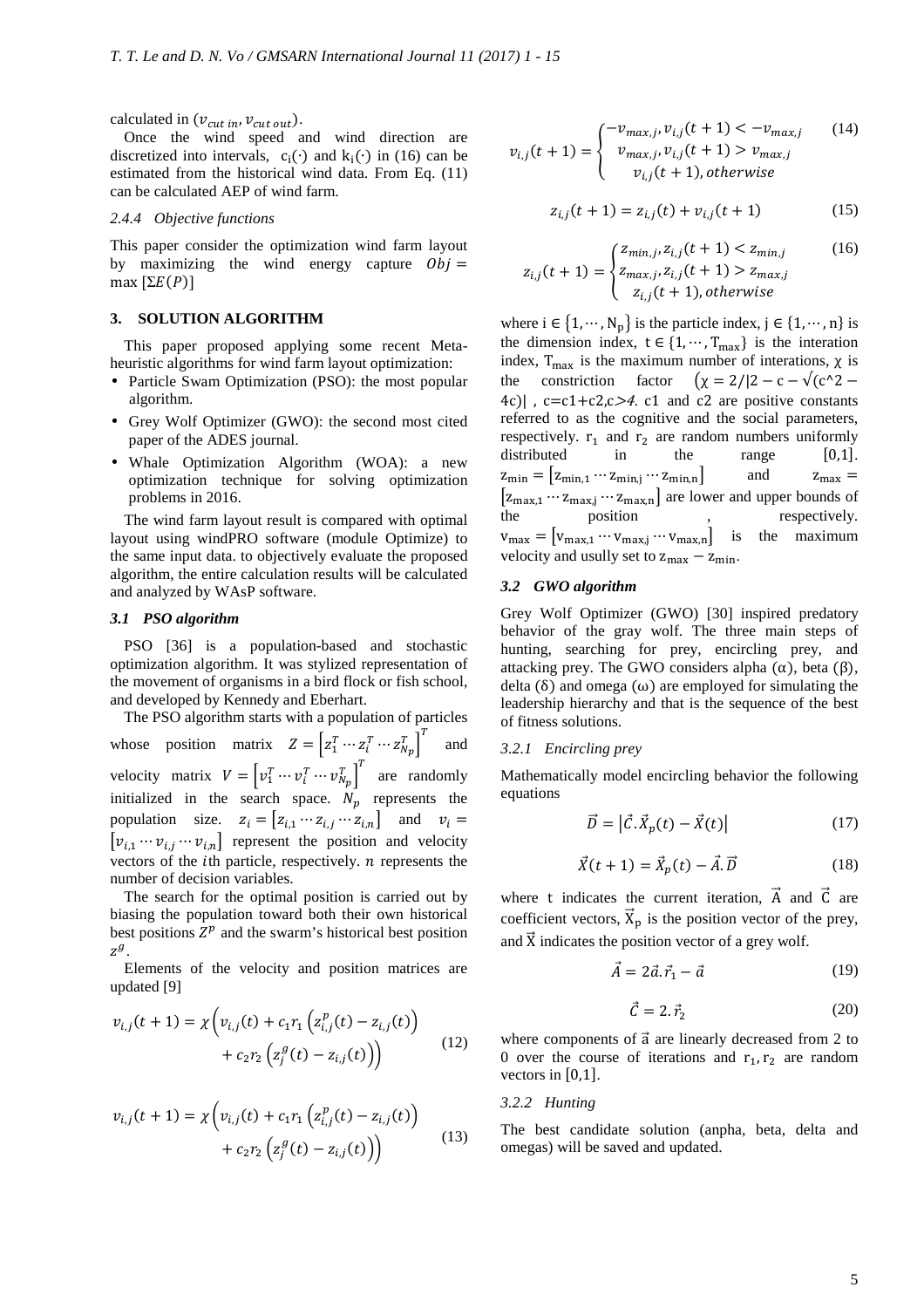$$
\vec{D}_{\alpha} = |\vec{C}_{1} \cdot \vec{X}_{\alpha} - \vec{X}|, \vec{D}_{\beta} = |\vec{C}_{2} \cdot \vec{X}_{\beta} - \vec{X}|, \vec{D}_{\delta} \n= |\vec{C}_{3} \cdot \vec{X}_{\delta} - \vec{X}|
$$
\n(21)

$$
\vec{X}_1 = \vec{X}_\alpha - \vec{A}_1 \cdot (\vec{D}_\alpha), \vec{X}_2 = \vec{X}_\beta - \vec{A}_2 \cdot (\vec{D}_\beta), \vec{X}_3 \qquad (22)
$$
  
=  $\vec{X}_\delta - \vec{A}_3 \cdot (\vec{D}_\delta)$ 

$$
\vec{X}(t+1) = \frac{\vec{X}_1 + \vec{X}_2 + \vec{X}_3}{3} \tag{23}
$$

# *3.2.3 Attacking prey (exploitation)*

The vector  $\vec{A}$  is a random value in the interval  $[-2a, 2a]$ where  $a$  is decreased from 2 to 0 over the course of iterations. When random values of  $\vec{A}$  are in [−1,1], the next position of a search agent can be in any position between its current position and the position of the prey. The GWO algorithm allows its search agents to update their position based on the locations of the alpha, beta, and delta.

# *3.2.4 Search for prey (exploration)*

Purpose to emphasize exploration and allows the GWO algorithm in order to search globally, the vector  $\vec{A}$  with random values greater than 1 or less than -1 to oblige the search agent to diverge from the prey and the  $\vec{C}$  vector containing random values in [0, 2]. This component provides random weights for prey in order to stochastically emphasize  $(C > 1)$  or deemphasize  $(C < 1)$  the effect of prey in defining the distance in Eq. (17).

# *3.3 WOA algorithm*

Whale Optimization Algorithm (WOA) [29 mimics the social behavior of humpback whales. The algorithm is inspired by the bubble-net hunting strategy

# *3.3.1 Encircling prey*

The WOA algorithm assumes that the current best candidate solutions are the target prey or close to the optimum and they try to update their positions towards the best search agent.

$$
\vec{D} = \left| \vec{C} \cdot \vec{X}^*(t) - \vec{X}(t) \right| \tag{24}
$$

$$
\vec{X}(t+1) = \overrightarrow{X^*}(t) - \vec{A} \cdot \vec{D}
$$
 (25)

where t indicates the current iteration.  $\vec{A}$  and  $\vec{C}$  are coefficient vectors,  $\overrightarrow{X}^*$  is the position vector of the best solution obtained so far,  $\vec{X}$  is the position vector,  $|\cdot|$  is the absolute value. It is worth mentioning here that  $X^*$ should be updated in each iteration if there is a better solution.

$$
\vec{A} = 2\vec{a}.\vec{r} - \vec{a} \tag{26}
$$

$$
\vec{C} = 2. \vec{r} \tag{27}
$$

where components of  $\vec{a}$  are linearly decreased from 2 to 0 over the course of iterations (in both exploration and exploitation phases) and  $\vec{r}$  is random vector in [0,1].

# *3.3.2 Bubble-net attacking method (exploitation phase)*

The bubble-net behavior of humpback whales described under two mechanisms: Shrinking encircling mechanism and Spiral updating position. The mathematical model is as follows:

$$
X(t + 1)
$$
  
= 
$$
\begin{cases} \overline{X^*}(t) - \overrightarrow{A} \cdot \overrightarrow{D}, & \text{if } p < 0.5\\ \overrightarrow{D'}, e^{bl} \cdot \cos(2\pi l) + \overrightarrow{X^*}(t), & \text{if } p \ge 0.5 \end{cases}
$$
 (28)

Where  $p$  is a random number in [0,1]

*3.3.3 Search for prey (exploration phase)* 

The mathematical model of search for prey:

$$
\vec{D} = |\vec{C} \cdot \overrightarrow{X_{rand}} - \vec{X}| \tag{29}
$$

$$
\vec{X}(t+1) = \overrightarrow{X_{rand}} - \vec{A} \cdot \vec{D}
$$
 (30)

where  $\overrightarrow{X_{rand}}$  is a random position vector (a random whale) chosen from the current population.

#### *3.4 Optimization Algorithms in WindPRO*

According to the literature work the predicted algorithm, that Optimization software uses a heuristic placement algorithm (similar to the greedy algorithm) [37].

#### *3.5 Wind farm layout optimization*

Flow chart of wind farm layout optimization is given in Fig. 7.

- *Step 1*: Raw wind data, elevation map, roughness map, onstage map and wind turbine generator, including power curve and Ct curve, are used as input data of WAsP software. The wind farm will be divided into the grid, depending on the area of the wind farm, typical resolution 25m to 250m. WAsP calculations result is a wind resource map, which each grid cell includes main parameters: Weibull- $c$ , Weibull- $k$ , mean wind speed, power density, elevation, sector frequency, AEP.
- *Step 2*: Wind resource map are used as input data of windPRO, PSO, GWO, WOA for wind farm layout optimization.
- *Step 3*: All wind layout optimization from Step 2 are calculated and analyzed by WAsP.
- *Step 4*: Conclusions and suitable algorithm proposed for micro-siting wind turbine in wind farm.

# **4. COMPUTATIONAL STUDIES**

This paper proposes three scenarios of wind farm with different assumptions for comprehensive review and evaluates the effectiveness of the algorithm. The scenarios can be summarized as given in Table 1.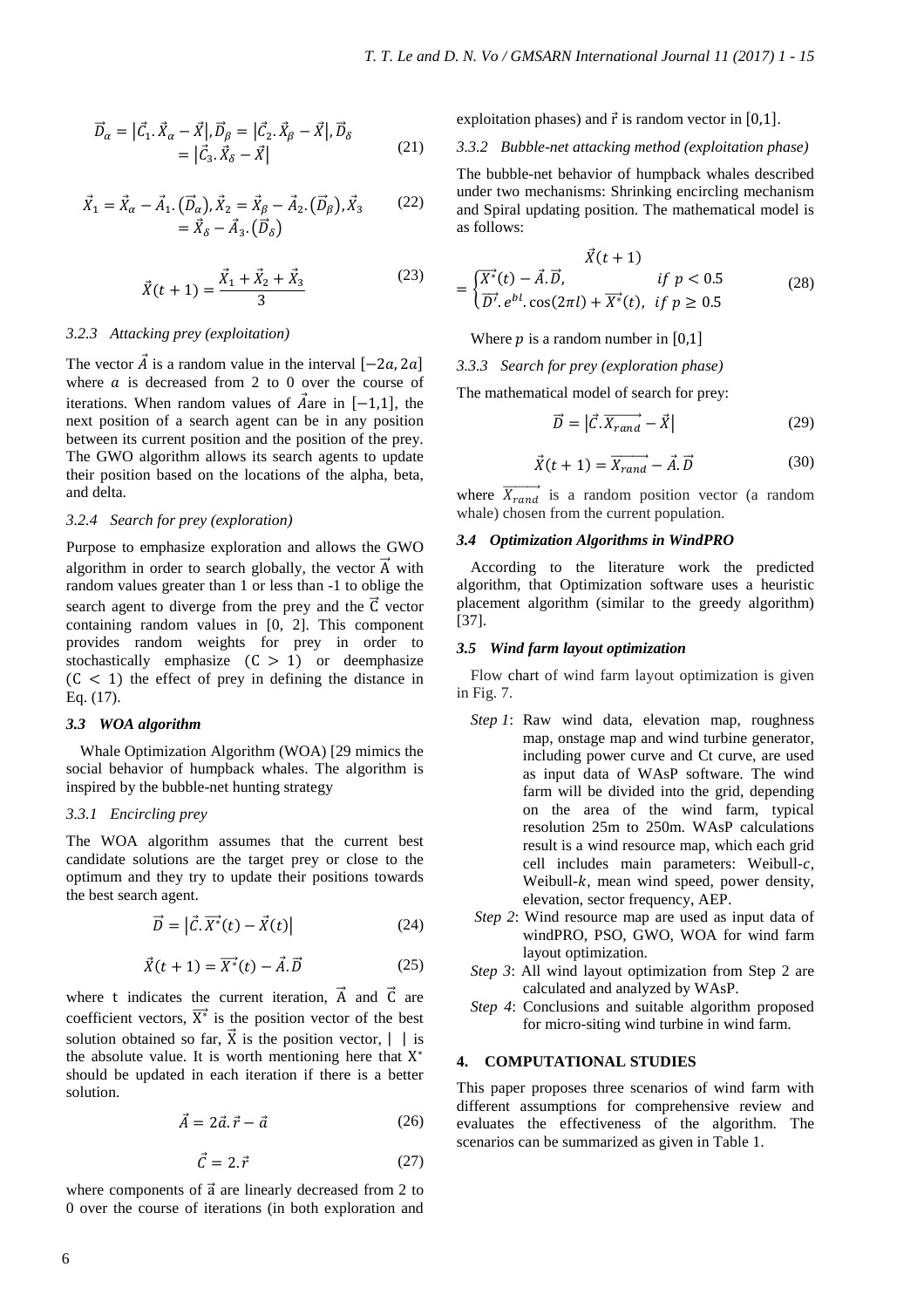

**Fig. 7. Flow chart of wind farm layout optimization**

| <b>Explanation</b> | Scenario 1                                       | Scenario 2                          | Scenario 3                                       |
|--------------------|--------------------------------------------------|-------------------------------------|--------------------------------------------------|
| Wind farm          | Near-shore                                       | Off-Shore                           | On-shore                                         |
| Capacity           | 5MW                                              | 16.8MW                              | 11MW                                             |
| Wind turbine       | 5x1MW                                            | 10x1.68MW                           | 11x1MW                                           |
| Boundary           | Rectangle<br>boundary                            | Irregular<br>boundary               | Irregular<br>boundary                            |
| Data sources       | WAsP<br>sample in<br>WAsP<br>software<br>library | Existing<br>wind farm<br>in Vietnam | WAsP<br>sample in<br>WAsP<br>software<br>library |

**Table 1: Summary scenario of wind farm**

#### *4.1 Scenario 1*

Scenario 1 is referred from WAsP workspaces sample, file name Version8Windfarm.wwh. This file includes two wind farms, called as "Good places wind farm" and "Bad places wind farm". This scenario considered optimal layout for "Bad places wind farm".

This paper uses available data from WAsP sample (file name Version8Windfarm.wwh) such as wind data, maps, and wind turbine generator.



# Resolution: 150m

**Fig. 8. Wind farm layout, Elevation and gross & wake loss of AEP.**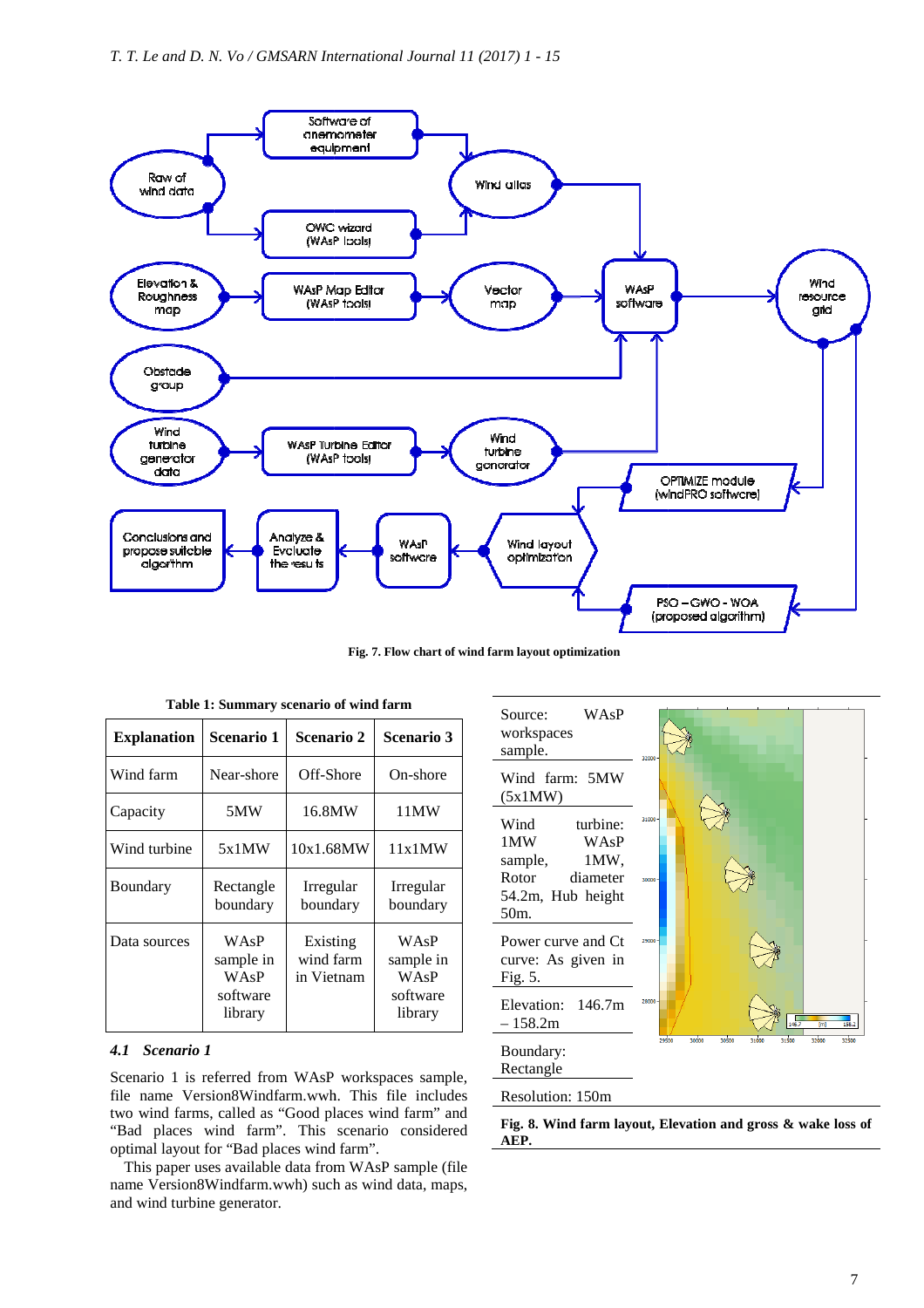*4.1.1 Wind data* 



**Fig. 9. Wind rose and wind speed distribution distribution.**

Fig. 9 shows the prevailing wind direction of sector 9 9- 10-11 from angle  $240^{\circ}$  to  $300^{\circ}$  from the north and the highest probability of occurring in wind speed of 6.05 m /s, and accounting for 12.2%.



**Fig. 10. Wind farm layout from WAsP sample** 

**Fig. 11. Wind farm layout optimization by windPRO**

**Table 2. Result wind farm layout optimization based on WAsP** 

| Method                                   | Gross<br>AEP | <b>Net</b><br>AEP | Wake<br>loss      | Capacity<br>factor |
|------------------------------------------|--------------|-------------------|-------------------|--------------------|
|                                          | [GWh]        | [GWh]             | $\lceil\% \rceil$ | [%]                |
| WAsP sample                              | 12.488       | 12.451            | 0.29              | 28.43              |
| windPRO                                  | 12.568       | 12.532            | 0.29              | 28.61              |
| <b>PSO</b>                               | 12.561       | 12.532            | 0.23              | 28.61              |
| GWO                                      | 12.572       | 12.545            | 0.22              | 28.64              |
| <b>WOA</b>                               | 12.565       | 12.540            | 0.20              | 28.63              |
| Comparison of Best Algorithm (GWO) with: |              |                   |                   |                    |
| WAsP sample                              | 0.67%        | 0.75%             | $-0.07$           | 0.21               |
| windPRO                                  | 0.03%        | 0.10%             | $-0.07$           | 0.03               |

Wind farm simulation by WAsP shown in Fig. 10 for wind farm layout from WAsP sample and Fig. 11 for wind farm layout optimization by windPRO. To ensure the AEP be the maximum, the turbines are positioned in highest power density of wind resource grid and arranged the wind turbines to avoid prevailing wind he direction purpose aiming to reduce the wake effect. It is easy to find from wind farm layout in Fig. 11.

Wind farm layout optimized by the proposed algorithm and windPRO is recalculated in WAsP. Result as given in Table 2, the GWO is the best solution for Scenario 1. Wind farm layout optimization by GWO net AEP is higher than windPRO 0.10% and WAsP sample 0.75%. Further, the gross AEP is highest 12.572 GWh and wake loss is relatively low with 0.22%.



Fig. 12 – Wind farm layout of all algorithms.



**Fig. 13. Convergence curve curve.** 

Result in Table 3 shows that AEP model proposed in this article with deviation maximum -1.63% of net AEP and 1.55% wake loss compared to WAsP WAsP. This demonstrates that computational models to ensure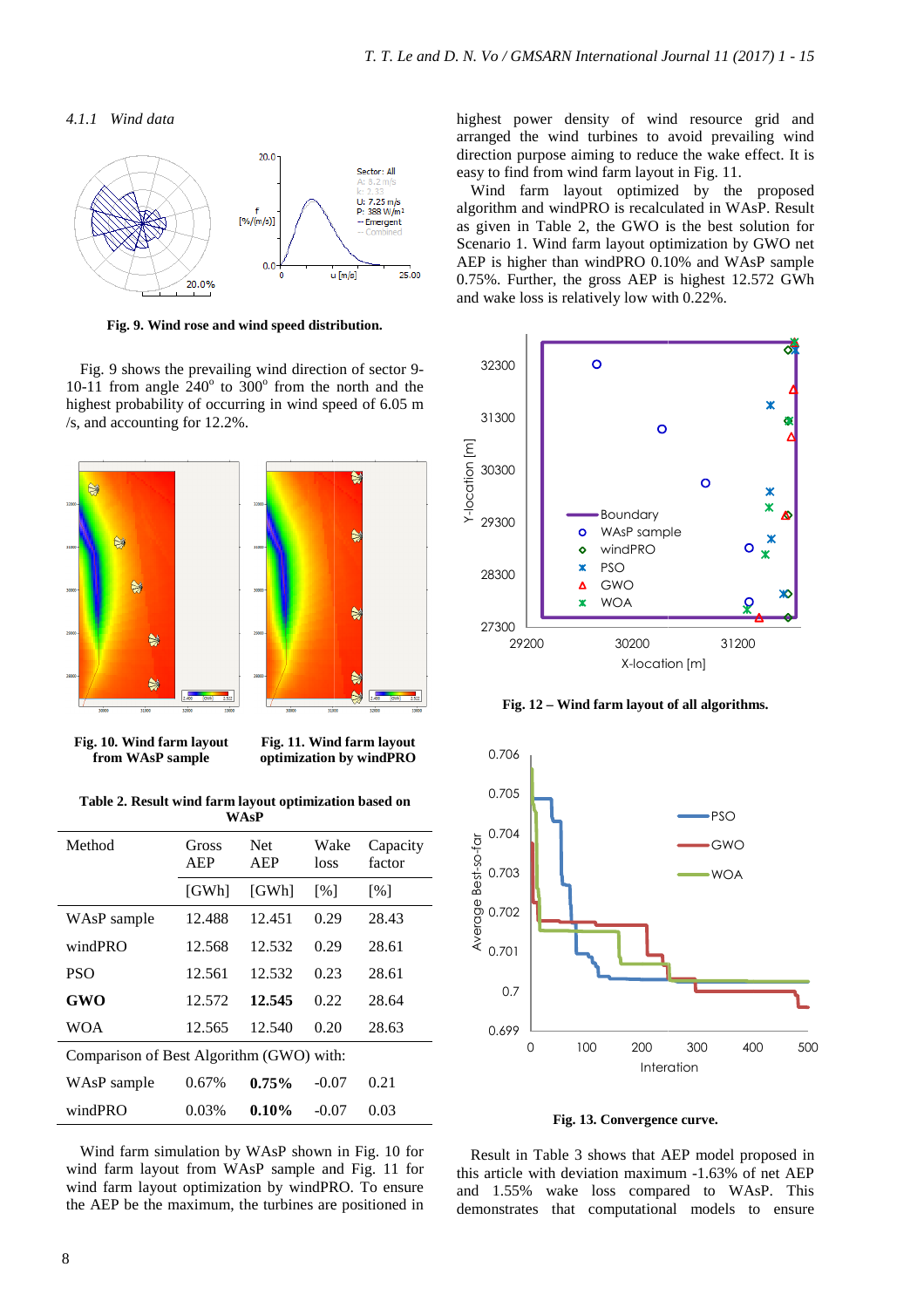consistent and accurate relatively. The proposed algorithm can be able competitive results with windPRO (GWO and WOA provide better results). The wind

turbines in the wind farm layout (Fig. 14, Fig. 1 15 and Fig. 16) are nearly identical to windPRO in Fig. 11.

|                                                                              | Scenario 1. Waspdale-Bad places wind farm     | <b>WAsP</b> sample | windPRO | <b>PSO</b> | <b>GWO</b> | <b>WOA</b> |
|------------------------------------------------------------------------------|-----------------------------------------------|--------------------|---------|------------|------------|------------|
| Project Calculation                                                          | Gross AEP [GWh]                               | 12.466             | 12.559  | 12.552     | 12.546     | 12.549     |
|                                                                              | Net AEP [GWh]                                 | 12.362             | 12.328  | 12.510     | 12.506     | 12.510     |
|                                                                              | Wake loss [%]                                 | 0.83               | 1.84    | 0.33       | 0.32       | 0.32       |
|                                                                              | Capacity factor [%]                           | 28.22              | 28.15   | 28.56      | 28.55      | 28.56      |
| <b>WAsP Calculation</b>                                                      | Gross AEP [GWh]                               | 12.488             | 12.568  | 12.561     | 12.572     | 12.565     |
|                                                                              | Net AEP [GWh]                                 | 12.451             | 12.532  | 12.532     | 12.545     | 12.540     |
|                                                                              | Wake loss [%]                                 | 0.29               | 0.29    | 0.23       | 0.22       | 0.20       |
|                                                                              | Capacity factor [%]                           | 28.43              | 28.61   | 28.61      | 28.64      | 28.63      |
| Comparison (Project                                                          | [%] Gross AEP                                 | $-0.18$            | $-0.07$ | $-0.07$    | $-0.20$    | $-0.12$    |
| with WAsP)<br>Calculation                                                    | [%] Net AEP                                   | $-0.72$            | $-1.63$ | $-0.18$    | $-0.31$    | $-0.24$    |
|                                                                              | $[\pm\%]$ Wake loss                           | 0.54               | 1.55    | 0.10       | 0.10       | 0.12       |
|                                                                              | $[\pm \%]$ Capacity factor                    | $-0.20$            | $-0.47$ | $-0.05$    | $-0.09$    | $-0.07$    |
| Comparison of Proposal algorithm with WAsP<br>sample wind farm based on WAsP |                                               | N/A                | 0.65%   | 0.65%      | $0.75\%$   | 0.71%      |
| based on WAsP                                                                | Comparison of Proposal algorithm with windPRO | $-0.65%$           | N/A     | $0.00\%$   | 0.10%      | 0.06%      |

**Table 3. Result of Scenario 1 of wind farm.** 



**Fig. 14. Wind farm layout by PSO**



Fig. 15. Wind farm layout by GWO

 $\Rightarrow$ 

**16. Wind farm layout by WOA** 

₩

争

# *4.2 Scenario 2*

Scenario 2 is existing near shore wind farm in Vietnam. The wind farm data presented in this study are the actual project data.

Fig. 18 shows the prevailing wind direction direction is of sector 3-9-10 from angle  $60^{\circ}$ , 240° and 270° from the north and the highest probability of occurring in wind speed of 5.27 m /s, accounting for 11.6 11.6%.

Table 4 shows GWO is best result (net AEP 65.708 GWh), higher than that of the windPRO 0.15%. Table 4 shows GWO is best result (net AEP 65.708 GWh), higher than that of the windPRO 0.15%.<br>Although wind farm layout by GWO with gross AEP -0.98% lower, but wake effect reduced -1.08% therefore the capacity factor of wind farm is higher 0.07%. The GWO optimal wind farm layout is better than the existing wind farm with 3.69% of net AEP.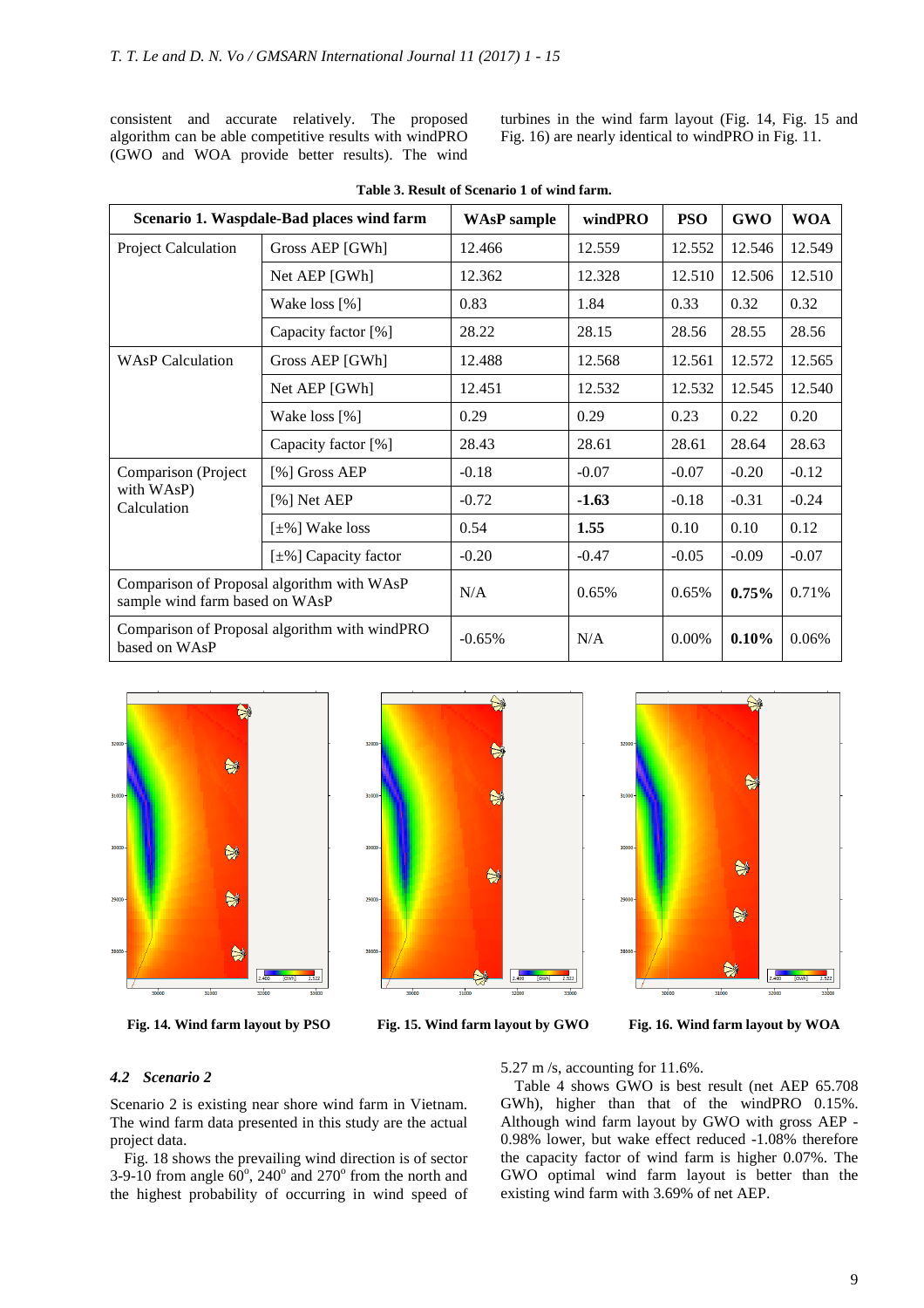| Source: Existing near-<br>shore wind farm in   | $\Rightarrow$                                                                                              | Table 4. Result of wind farm layout optimization based on             |                                              | <b>WAsP</b>                               |                           |                   |
|------------------------------------------------|------------------------------------------------------------------------------------------------------------|-----------------------------------------------------------------------|----------------------------------------------|-------------------------------------------|---------------------------|-------------------|
| Vietnam.<br>Wind farm: 16.8MW                  | $\blacktriangleright$<br>$\Rightarrow$                                                                     | Method                                                                | Gross<br><b>AEP</b>                          | Net<br><b>AEP</b>                         | Wake<br>loss              | Capacit<br>factor |
| (10x1.68MW)                                    | $\Rightarrow$<br>্য                                                                                        |                                                                       | [GWh]                                        | [GWh]                                     | [%]                       | [%]               |
| Wind<br>turbine:<br><b>GE</b>                  | $\mathbb{R}^3$                                                                                             | Existing                                                              | 67.945                                       | 63.369                                    | 6.73                      | 43.06             |
| 1.68-82.5,<br>1.68MW,<br>Rotor diameter 82.5m, |                                                                                                            | windPRO                                                               | 69.144                                       | 65.608                                    | 5.11                      | 44.58             |
| Hub height 86m.                                |                                                                                                            | <b>PSO</b>                                                            | 68.299                                       | 65.159                                    | 4.60                      | 44.28             |
| Power curve and Ct                             |                                                                                                            | <b>GWO</b>                                                            | 68.468                                       | 65.708                                    | 4.03                      | 44.65             |
| curve: As given in Fig.<br>6.                  |                                                                                                            | <b>WOA</b>                                                            | 67.993                                       | 65.301                                    | 3.96                      | 44.37             |
| 0.2m<br>Elevation:                             |                                                                                                            | Comparison of Best Algorithm (GWO) with:                              |                                              |                                           |                           |                   |
| 0.3m                                           |                                                                                                            | Existing                                                              | 0.77%                                        | 3.69%                                     | $-2.70$                   | 1.59              |
| <b>Boundary: Irregular</b>                     |                                                                                                            | windPRO                                                               | $-0.98%$                                     | 0.15%                                     | $-1.08$                   | 0.07              |
| Resolution: 50m                                |                                                                                                            | 1022400                                                               | <b>Boundary</b>                              |                                           |                           |                   |
|                                                | Fig. 17. Wind farm layout, Elevation and AEP gross &                                                       | ۰<br>$\ddot{\bullet}$<br>1022200                                      | Existing<br>windPRO                          |                                           |                           |                   |
| wake loss                                      |                                                                                                            | ж<br>Δ<br>1022000                                                     | <b>PSO</b><br>GWO                            |                                           | $x \Delta$                |                   |
| 4.2.1 Wind data                                |                                                                                                            | ж                                                                     | <b>WOA</b>                                   | O                                         | $\mathbf{Q}^{\mathbf{X}}$ |                   |
|                                                | 30.0                                                                                                       | $E_{1021800}$<br>$E_{51021600}$<br>$E_{51021400}$<br>$\sum_{1021400}$ | ЖX                                           | $x^{\alpha}$                              |                           |                   |
|                                                | Sector: All<br>A: 7.6 m/s                                                                                  |                                                                       | $\mathsf{O} \mathsf{X}$<br>$\frac{1}{\circ}$ |                                           |                           | $O_{\hat{O}}$     |
|                                                | < 2.19<br>U: 6.69 m/s<br>f<br>P: 322 W/m <sup>2</sup>                                                      |                                                                       | ӿ҄∆ж                                         | $\diamond_{\mathsf{O}}^{\mathsf{x}}$<br>O |                           |                   |
|                                                | [%/(m/s)]<br>-- Emergent<br>– Combined                                                                     | 1021200                                                               | ХX                                           |                                           |                           |                   |
|                                                |                                                                                                            | 1021000                                                               |                                              |                                           |                           |                   |
| 25.0%                                          | 0.0<br>$u$ [m/s]<br>$\Omega$<br>25.00                                                                      | 1020800<br>589200                                                     | 589700                                       | 590200                                    | 590700                    |                   |
|                                                | Fig. 18. Wind rose and wind speed distribution                                                             |                                                                       |                                              | X-location [m]                            |                           |                   |
|                                                |                                                                                                            |                                                                       | Fig. 21. Wind farm layout of all algorithms. |                                           |                           |                   |
|                                                |                                                                                                            |                                                                       |                                              |                                           |                           |                   |
|                                                |                                                                                                            | 0.155                                                                 |                                              |                                           | $\mathsf{PSO}$            |                   |
|                                                | <b>B</b>                                                                                                   |                                                                       |                                              |                                           | <b>GWO</b><br>$-WOA$      |                   |
|                                                |                                                                                                            |                                                                       |                                              |                                           |                           |                   |
|                                                |                                                                                                            | $50.15$<br>$50.145$<br>$60.145$<br>$80.014$<br>$80.135$               |                                              |                                           |                           |                   |
|                                                |                                                                                                            |                                                                       |                                              |                                           |                           |                   |
| Fig. 19. Existing Wind farm<br>layout          | Fig. 20. Wind farm layout<br>optimization by windPRO                                                       |                                                                       |                                              |                                           |                           |                   |
|                                                |                                                                                                            | 0.13<br>0                                                             | 100<br>200                                   | 300                                       | 400                       | 500               |
|                                                | Result in Table 5 is compared to WAsP, model                                                               |                                                                       |                                              | Interation                                |                           |                   |
|                                                | calculations of this paper to misleading results maximum<br>-2.85% of net AEP and 2.87% of wake loss. This |                                                                       | Fig. 22. Convergence curve.                  |                                           |                           |                   |

# Resolution: 50m





**Fig. 18. Wind rose and wind speed distribution**



**Fig. 19. Existing Wind farm layout** 

**Fig. 20. Wind farm layout optimization by windPRO**

Result in Table 5 is compared to WAsP, model calculations of this paper to misleading results maximum -2.85% of net AEP and 2.87% of wake loss. This demonstrates that computational models to ensure consistent and accurate relative. The GWO algorithm can be able competitive results with windPRO. The wind turbines in the wind farm layout (Fig. 23, Fig. 24 and Fig. 25) are nearly identical to windPRO in Fig. 20. The wind turbines find locations with highest power density and optimal layout avoiding wake effect.

**WAsP** 

| Method                                   | Gross<br>AEP | <b>Net</b><br>AEP | Wake<br>loss      | Capacity<br>factor |
|------------------------------------------|--------------|-------------------|-------------------|--------------------|
|                                          | [GWh]        | [GWh]             | $\lceil\% \rceil$ | $\lceil\% \rceil$  |
| Existing                                 | 67.945       | 63.369            | 6.73              | 43.06              |
| windPRO                                  | 69.144       | 65.608            | 5.11              | 44.58              |
| <b>PSO</b>                               | 68.299       | 65.159            | 4.60              | 44.28              |
| GWO                                      | 68.468       | 65.708            | 4.03              | 44.65              |
| WOA                                      | 67.993       | 65.301            | 3.96              | 44.37              |
| Comparison of Best Algorithm (GWO) with: |              |                   |                   |                    |
| Existing                                 | 0.77%        | 3.69%             | $-2.70$           | 1.59               |
| windPRO                                  | $-0.98%$     | 0.15%             | -1.08             | 0.07               |









#### *4.3 Scenario 3*

Scenario 3 using data sources same as of Scenario 1. However, the Scenario 3 considers optimization for wind farm layout consisting of two areas is "Good places wind farm" and "Bad places wind farm". It means that the Scenario 3 optimization for wind farm layout with irregular boundary for several separate areas. We call "Wasp dale wind farm".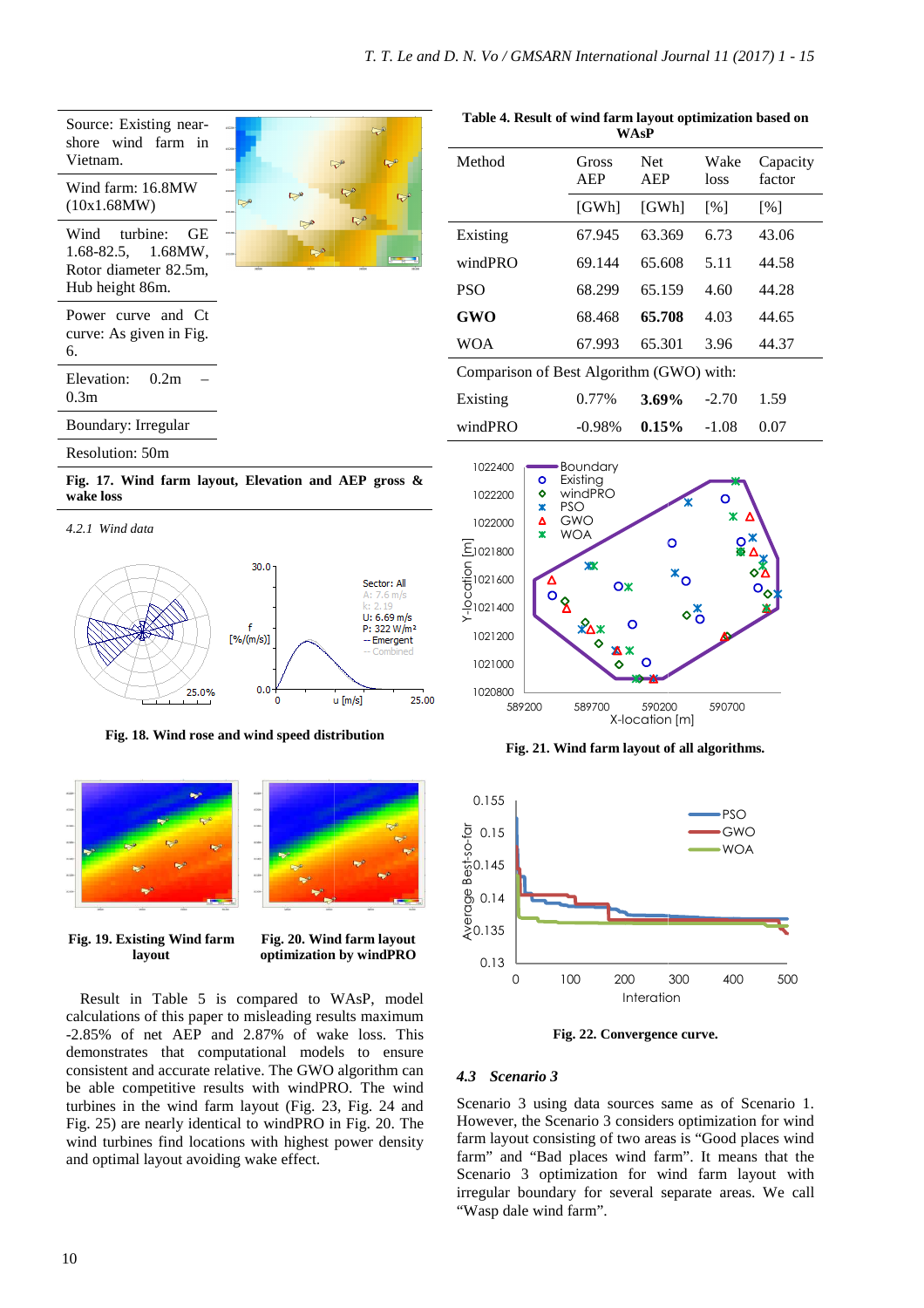| <b>Scenario 2. Existing wind farm</b>                                     |                                               | <b>Existing</b> | windPRO | <b>PSO</b> | <b>GWO</b> | <b>WOA</b> |
|---------------------------------------------------------------------------|-----------------------------------------------|-----------------|---------|------------|------------|------------|
| Project Calculation                                                       | Gross AEP [GWh]                               | 68.024          | 69.267  | 68.292     | 68.483     | 67.977     |
|                                                                           | Net AEP [GWh]                                 | 61.720          | 63.738  | 63.957     | 64.758     | 64.519     |
|                                                                           | Wake loss [%]                                 | 9.27            | 7.98    | 6.35       | 5.44       | 5.09       |
|                                                                           | Capacity factor [%]                           | 41.94           | 43.31   | 43.46      | 44.00      | 43.84      |
| <b>WAsP Calculation</b>                                                   | Gross AEP [GWh]                               | 67.945          | 69.144  | 68.299     | 68.468     | 67.993     |
|                                                                           | Net AEP [GWh]                                 | 63.369          | 65.608  | 65.159     | 65.708     | 65.301     |
|                                                                           | Wake loss [%]                                 | 6.73            | 5.11    | 4.60       | 4.03       | 3.96       |
|                                                                           | Capacity factor [%]                           | 43.06           | 44.58   | 44.28      | 44.65      | 44.37      |
| Comparison (Project                                                       | [%] Gross AEP                                 | 0.12            | 0.18    | $-0.01$    | 0.02       | $-0.02$    |
| with WAsP)<br>Calculation                                                 | [%] Net AEP                                   | $-2.60$         | $-2.85$ | $-1.84$    | $-1.45$    | $-1.20$    |
|                                                                           | $[\pm\%]$ Wake loss                           | 2.54            | 2.87    | 1.75       | 1.41       | 1.13       |
|                                                                           | $[\pm \%]$ Capacity factor                    | $-1.12$         | $-1.27$ | $-0.82$    | $-0.65$    | $-0.53$    |
| Comparison of Proposal algorithm with Existing<br>wind farm based on WAsP |                                               | N/A             | 3.53%   | 2.82%      | $3.69\%$   | 3.05%      |
| based on WAsP                                                             | Comparison of Proposal algorithm with windPRO | $-3.41%$        | N/A     | 0.68%      | 0.15%      | 0.47%      |

**Table 5: Result of Scenario 2 of wind farm** 



**Fig. 23. Wind farm layout by PSO**



Fig. 24. Wind farm layout by GWO



**25. Wind farm layout by WOA** 

**Table 6. Result of wind farm layout optimization based on WAsP.** 

| Method                                   | Gross<br>AEP | <b>Net</b><br>AEP | Wake<br>loss      | Capacity<br>factor |  |
|------------------------------------------|--------------|-------------------|-------------------|--------------------|--|
|                                          | [GWh]        | [GWh]             | $\lceil\% \rceil$ | $\lceil \% \rceil$ |  |
| WAsP sample                              | 30.126       | 30.066            | 0.20              | 31.20              |  |
| windPRO                                  | 32.520       | 32.342            | 0.55              | 33.56              |  |
| <b>PSO</b>                               | 32.088       | 31.904            | 0.58              | 33.11              |  |
| GWO                                      | 32.105       | 31.921            | 0.57              | 33.13              |  |
| WOA                                      | 32.072       | 31.864            | 0.65              | 33.07              |  |
| Comparison of Best Algorithm (GWO) with: |              |                   |                   |                    |  |
| WAsP sample                              | 6.57%        | 6.17%             | 0.37              | 1.93               |  |
| windPRO                                  | $-1.28%$     | $-0.30\%$         | 0.02              | $-0.44$            |  |

Scenario 3 is the challenge for this study, the optimum layout of on-shore wind farm (elevation difference of layout of on-shore wind farm (elevation difference of 203.3m). The result, windPRO is best optimization algorithm. However, GWO also results in competition, less than -1.3% to windPRO compared to net AEP.

In the proposed algorithms (PSO, GWO, WOA), GWO is still optimal algorithm. Wind farm layout by GWO gives higher AEP than WAsP sample wind farm 6.17%. 1.3% to wind PRO compared to net AEP.<br>proposed algorithms (PSO, GWO, WOA),<br>still optimal algorithm. Wind farm layout by<br>es higher AEP than WAsP sample wind farm

Note that, Fig. 30 PSO algorithm with the best fitness. Indeed, the calculated results from this paper (Project calculation) in Table 7 shows that AEP of  $PSO - 31.809$ GWh, GWO – 31.745 GWh and WOA – 31.595 GWh. It is due to the mathematical model from this study and WAsP perhaps not to be quite the same. . 30 PSO algorithm with the best fitness.<br>culated results from this paper (Project Table 7 shows that AEP of PSO – 31.809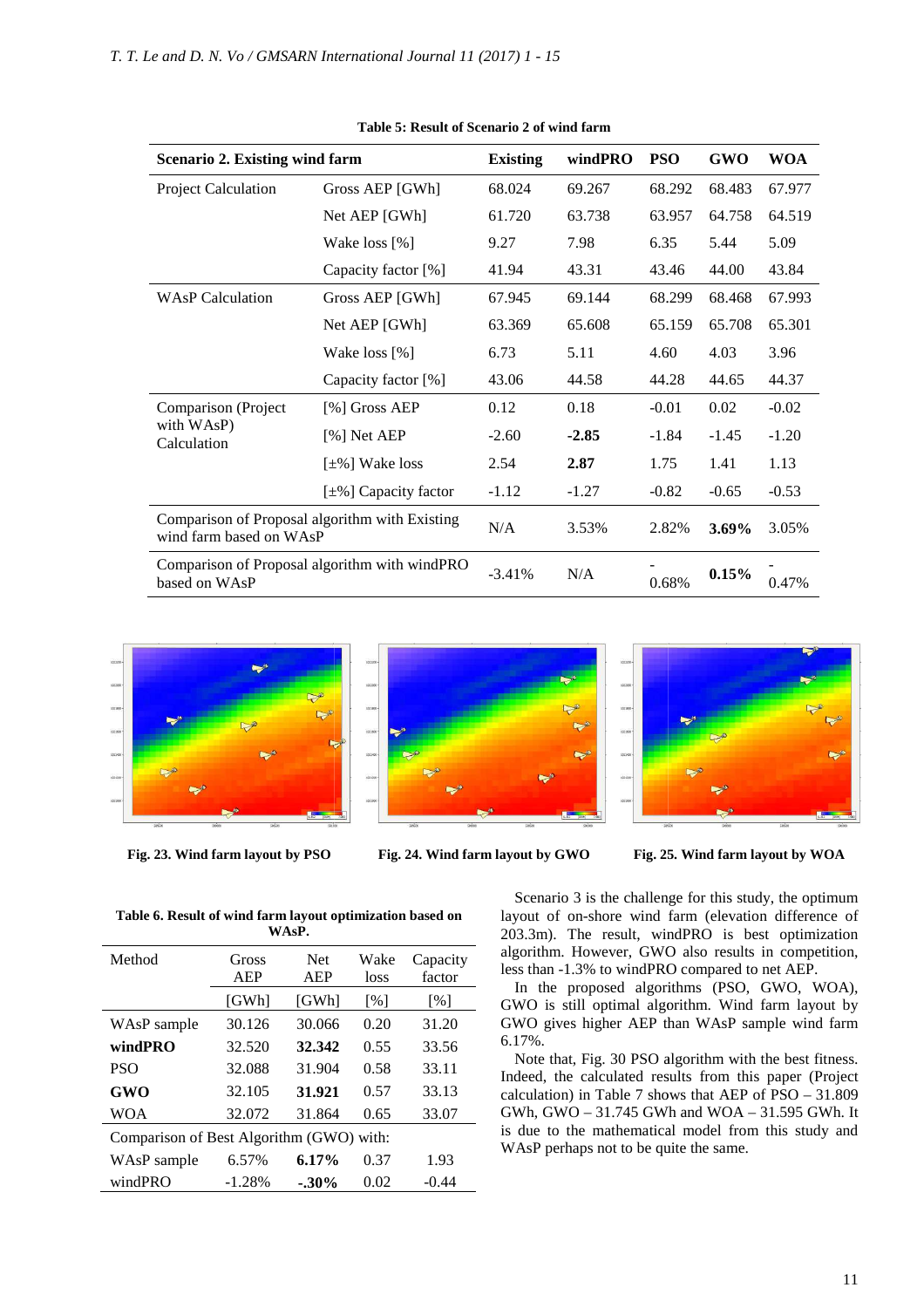

**Fig. 26. Wind farm layout, Elevation and gross & wake loss of AEP.**





**Fig. 28. Wind farm layout optimization by windPRO**

Result in Table 7. Compared to WAsP, the model calculation from this paper is misleading results maximum -1.62% of net AEP and 1.54% of wake loss. The wind turbines in the wind farm layout (Fig. 31, Fig. maximum -1.62% of net AEP and 1.54% of wake loss.<br>The wind turbines in the wind farm layout (Fig. 31, Fig. 32 and Fig. 33) are nearly identical to windPRO in Fig. 28. The wind turbines find locations with highest power density and optimal layout avoiding wake effect.

# *4.4 Result Evaluation*

Wind energy production modeling of this study is maximum 2.85% of net AEP (Scenario 2 – Existing wind farm in Vietnam) different to WAsP, which is possible error due to uncertainties factor, windPRO default decrease in calculated energy due to uncertainties is 10%. Therefore, computational models of this study fit the actual application.

For evaluating the effectiveness of algorithms, this paper implemented calculations for 500 interactions with over 20 independent runs, the result of average and standard deviation as given in Table 8.

The averages in Table 8 and best solutions obtained (Table 2, Table 4 and Table 6) found that the results of the run-time convergence are stable, the proposed algorithm to find optimal results. GWO is the algorithm that is highly suitable for solving wind farm layout optimization problems. time convergence are stand to find optimal results. GV<br>tighly suitable for solving



**Fig. 29. Wind farm layout of all algorithms algorithms.** 



**Fig. 30. Convergence curve curve.** 

# *4.5 Result evaluation*

Wind energy production modeling of this study is maximum 2.85% of net AEP (Scenario 2 – Existing wind farm in Vietnam) different to WAsP, which is possible error due to uncertainties factor, windPRO default decrease in calculated energy due to uncertainties is 10%. Therefore, computational models of this study fit the actual application.

For evaluating the effectiveness of algorithms, this paper implemented calculations for 500 interactions with over 20 independent runs, the result of average and standard deviation as given in Table 8.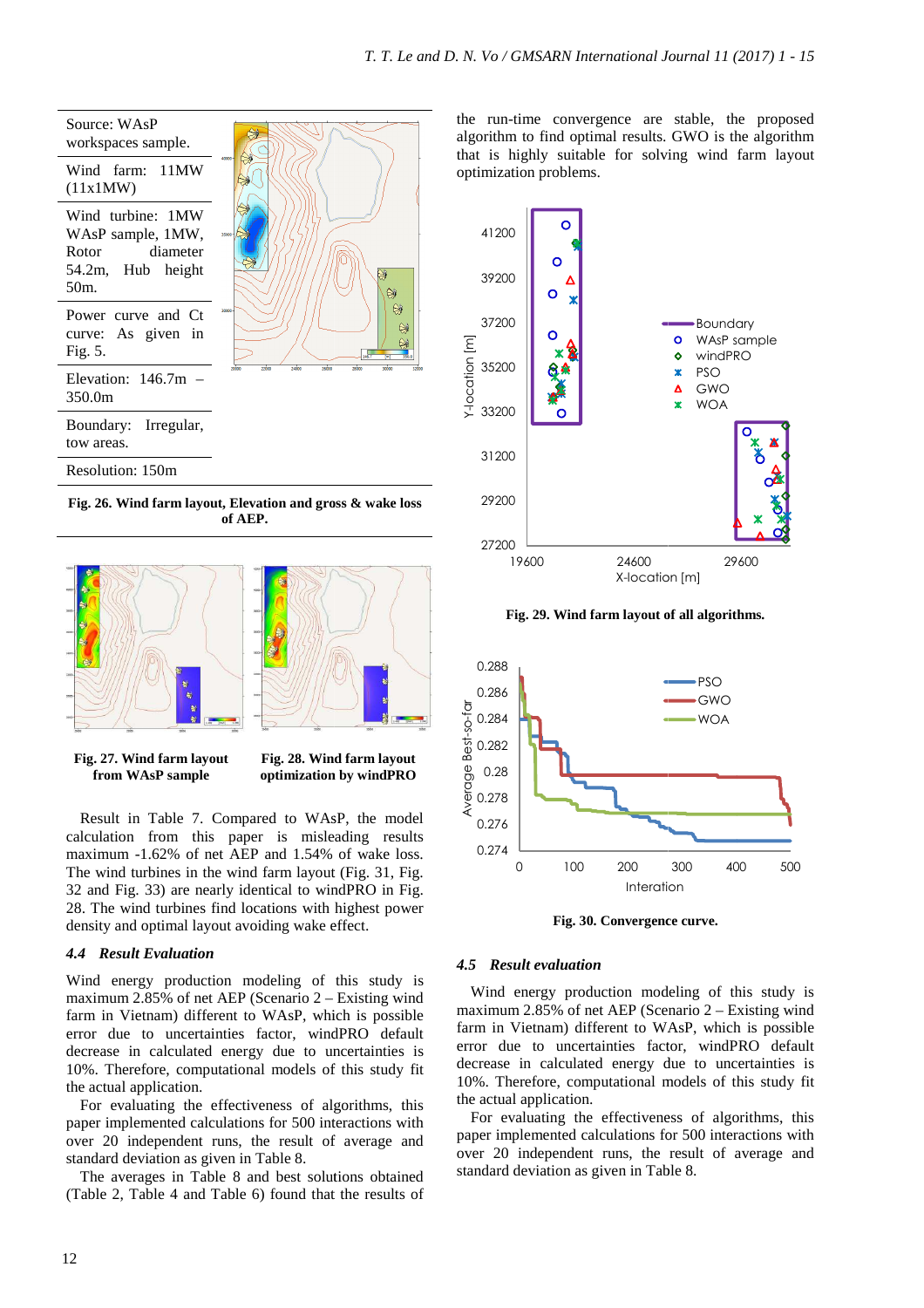| Scenario 3. Waspdale wind farm                                               |                             | <b>WAsP</b> sample | windPRO | <b>PSO</b> | <b>GWO</b> | <b>WOA</b> |
|------------------------------------------------------------------------------|-----------------------------|--------------------|---------|------------|------------|------------|
| Project Calculation                                                          | Gross AEP [GWh]             | 30.151             | 32.496  | 32.137     | 32.075     | 32.011     |
|                                                                              | Net AEP [GWh]               | 29.887             | 31.817  | 31.809     | 31.745     | 31.595     |
|                                                                              | Wake loss [%]               | 0.87               | 2.09    | 1.02       | 1.03       | 1.30       |
|                                                                              | Capacity factor [%]         | 31.02              | 33.02   | 33.01      | 32.94      | 32.79      |
| <b>WAsP Calculation</b>                                                      | Gross AEP [GWh]             | 30.126             | 32.520  | 32.088     | 32.105     | 32.072     |
|                                                                              | Net AEP [GWh]               | 30.066             | 32.342  | 31.904     | 31.921     | 31.864     |
|                                                                              | Wake loss [%]               | 0.20               | 0.55    | 0.58       | 0.57       | 0.65       |
|                                                                              | Capacity factor [%]         | 31.20              | 33.56   | 33.11      | 33.13      | 33.07      |
| Comparison (Project)                                                         | [%] Gross AEP               | 0.08               | $-0.08$ | 0.15       | $-0.09$    | $-0.19$    |
| with WAsP)<br>Calculation                                                    | [%] Net AEP                 | $-0.59$            | $-1.62$ | $-0.30$    | $-0.55$    | $-0.84$    |
|                                                                              | $[\pm\%]$ Wake loss         | 0.67               | 1.54    | 0.44       | 0.46       | 0.65       |
|                                                                              | [ $\pm\%$ ] Capacity factor | $-0.19$            | $-0.55$ | $-0.10$    | $-0.18$    | $-0.28$    |
| Comparison of Proposal algorithm with WAsP<br>sample wind farm based on WAsP |                             | N/A                | 7.57%   | 6.11%      | 6.17%      | 5.98%      |
| Comparison of Proposal algorithm with<br>windPRO based on WAsP               |                             | $-7.04\%$          | N/A     | $-1.35%$   | $-1.30\%$  | $-1.48%$   |

**Table 7 – Result of Scenario 3 of wind farm** 



**Fig. 31. Wind farm layout by PSO**

Fig. 32. Wind farm layout by GWO



The averages in Table 8 and best solutions obtained (Table 2, Table 4 and Table 6) found that the results of the run-time convergence are stable, the proposed algorithm to find optimal results. GWO is the algorithm that is highly suitable for solving wind farm layout optimization problems. time convergence are stable, the proposed<br>a to find optimal results. GWO is the algorithm<br>iighly suitable for solving wind farm layout<br>ion problems.<br>wer, the average and standard deviation only can<br>to the overall performan

However, the average and standard deviation only can compare to the overall performance of algorithms. In addition, statistical test is applied to confirm the significance of the result based on every single runs. The Wilcoxon rank-sum test is a non-parametric test in statics that can be used to determine if two sets of solutions Wilcoxon rank-sum test is a non-parametric test in statics<br>that can be used to determine if two sets of solutions<br>(population) are different statistically significant or not. In this paper an algorithm is statistically significant if and only if it results in a p-value of Wilcoxon rank-sum test less than 0.05 [32].

The  $p$ -values in Table 9 show the proposed algorithm in this paper are statistically significant.

Seyedali Mirjalili et al. [30] in their study demonstrated that the GWO was able to provide highly competitive results compared to well-known heuristics (GA, PSO, DE, EP and ES). This paper is also found that the appropriateness of applying GWO algorithm to solve practical problems of wind farm layout optimization. Therefore, the GWO algorithm is the recommendation of this paper. values in Table 9 show the proposed algorithm<br>per are statistically significant.<br>li Mirjalili et al. [30] in their study<br>ted that the GWO was able to provide highly<br>ve results compared to well-known heuristics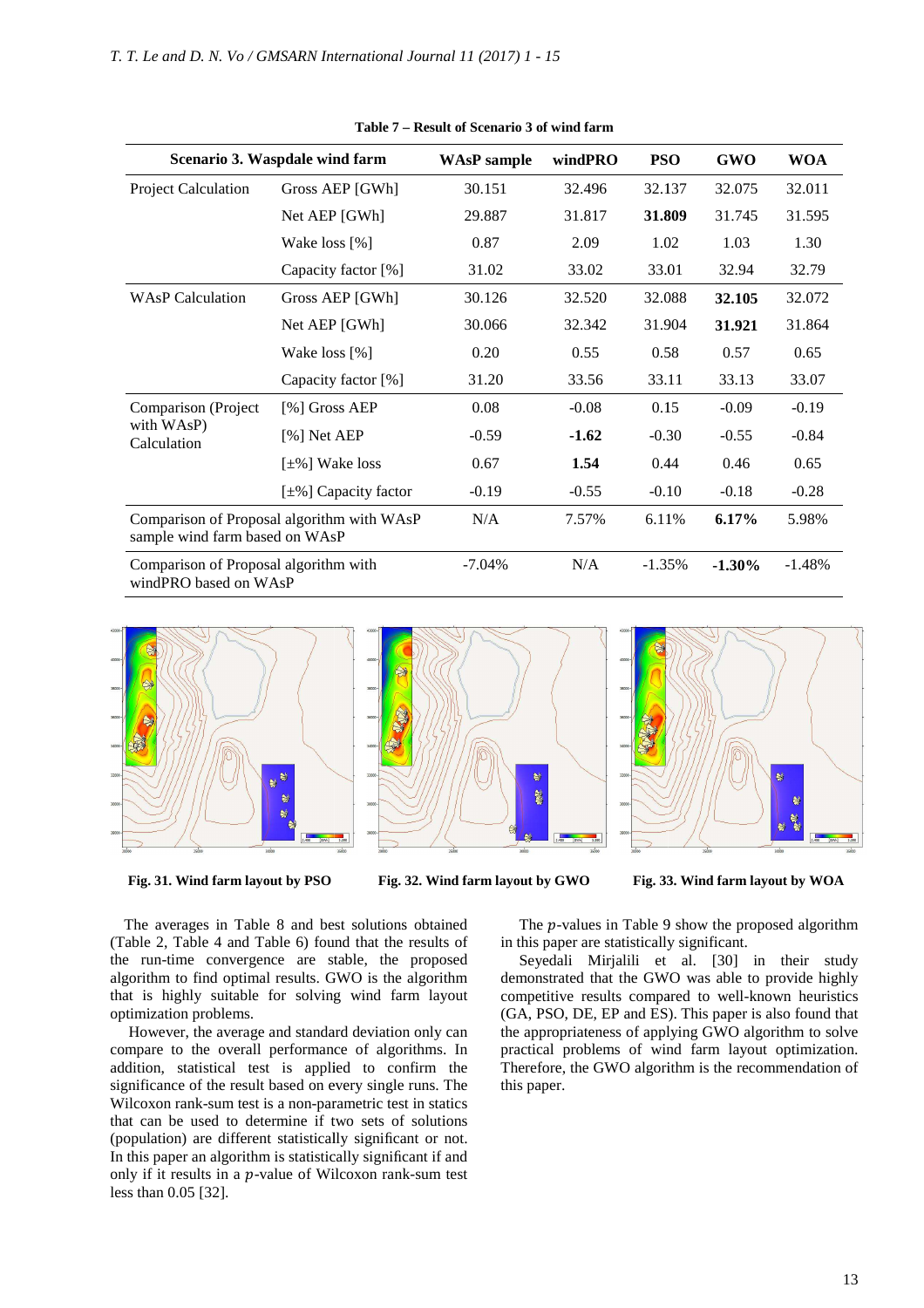|            | <b>Method / Scenario</b><br>(Based on Net AEP) | <b>Scenario</b><br>1. | <b>Scenario</b><br>2. | <b>Scenario</b><br>3. |
|------------|------------------------------------------------|-----------------------|-----------------------|-----------------------|
| windPRO    | Avg.                                           | 12.328                | 63.738                | 31.817                |
|            | Std.                                           | 0                     | 0                     | 0                     |
|            | Min value                                      | 12.328                | 63.738                | 31.817                |
|            | Max value                                      | 12.328                | 63.738                | 31.817                |
| <b>PSO</b> | Avg.                                           | 12.487                | 63.234                | 31.589                |
|            | Std.                                           | 0.012                 | 0.429                 | 0.147                 |
|            | Min value                                      | 12.470                | 62.402                | 31.333                |
|            | Max value                                      | 12.510                | 64.006                | 31.882                |
| <b>GWO</b> | Avg.                                           | 12.507                | 64.164                | 31.403                |
|            | Std.                                           | 0.010                 | 0.667                 | 0.117                 |
|            | Min value                                      | 12.479                | 62.985                | 31.227                |
|            | Max value                                      | 12.521                | 65.110                | 31.745                |
| WOA        | Avg.                                           | 12.490                | 63.630                | 31.262                |
|            | Std.                                           | 0.012                 | 0.491                 | 0.217                 |
|            | Min value                                      | 12.469                | 62.531                | 30.712                |
|            | Max value                                      | 12.510                | 64.519                | 31.649                |

**Table 8 – Result of Average and Standard deviation** 

Table 9: *p*-values of the Wilcoxon ranksum test over all **runs** 

|                | Scenario windPRO PSO |    | GWO                                | <b>WOA</b>                     |
|----------------|----------------------|----|------------------------------------|--------------------------------|
|                |                      | 09 | N/A 3.273E- 3.295E- 2.94E-09<br>09 |                                |
| $\mathfrak{D}$ | N/A                  | 05 | 06                                 | 5.076E- 2.915E- 0.0295217      |
| 3              | N/A                  | 05 | 06                                 | $4.045E - 1.552E - 1.66E - 06$ |

# **5. Conclusion**

This paper has solved wind farm layout optimization problems base on recent algorithms and propose applying the GWO. The GWO algorithm has proven efficacy to solve practical problems and optimal position of wind turbines in the wind farm to be a typical illustration. Wind energy production modeling of this study is maximum of 2.85% of net AEP deviation compared to that of WAsP and optimum wind farm layout compete with windPRO result. This study is consistent application for the actual wind farm design.

Improvements wake effects modeling for on-shore wind farm are proposed continuing research in the future.

# **ACKNOWLEDGEMENTS**

This research is funded by Ho Chi Minh City University of Technology (HCMUT) under grant number TSĐH-2015-ĐĐT-50.

#### **REFERENCES**

- [1] Javier Serrano González, Manuel Burgos Payán, Jesús Manuel Riquelme Santos, Francisco González-Longatt. A review and recent developments in the optimal wind-turbine micro-siting problem. Renewable and Sustainable Energy Reviews 2014; 30: 133–144.
- [2] Jensen N.O. A note on wind generator interaction. Technical report Riso-M-2411; 1983.
- [3] [3] Katic I, Højstrup J, Jensen N. A simple model for cluster efficiency. In: EWEC 86; 1986.
- [4] [4] Mosetti G, Poloni C, Diviacco B. Optimization of wind turbine positioning in large windfarms by means of a genetic algorithm. Journal of Wind Engineering and Industrial Aerodynamics 1994;51:105–16.
- [5] Aytun Ozturk U, Norman BA. Heuristic methods for wind energy conversion system positioning. Electric Power Systems Research 2004;70:179–85.
- [6] [6] Grady SA, Hussaini M, Abdullah MM. Placement of wind turbines using genetic algorithms. Renewable Energy 2005;30:259–70.
- [7] Marmidis G, Lazarou S, Pyrgioti E. Optimal placement of wind turbines in a wind park using Monte Carlo simulation. Renewable Energy 2008;33: 1455–60.
- [8] Şişbot S, Turgut Ö, Tunç M, Çamdalı Ü. Optimal positioning of wind turbines on Gökçeada using multi‐objective genetic algorithm. Wind Energy 2010;13:297–306.
- [9] Wan C, Wang J, Yang G, Zhang X. Optimal micrositing of wind farms by particle swarm optimization. Anonymous advances in swarm intelligence. Springer; 2010; 198–205.
- [10]Kusiak A, Song Z. Design of wind farm layout for maximum wind energy capture. Renewable Energy 2010;35:685–94.
- [11]Saavedra-Moreno B, Salcedo-Sanz S, Paniagua-Tineo A, Prieto L, Portilla-Figueras A. Seeding evolutionary algorithms with heuristics for optimal wind turbines positioning in wind farms. Renewable Energy 2011;36:2838–44.
- [12]Archer R, Nates G, Donovan S, Waterer H. Wind turbine interference in a wind farm layout optimization mixed integer linear programming model. Wind Engineering 2011; 35:165–75.
- [13]Eroğlu Y, Seçkiner SU. Design of wind farm layout using ant colony algorithm. Renewable Energy 2012;44:53–62.
- [14]Wagner M, Day J, Neumann F. A fast and effective local search algorithm for optimizing the placement of wind turbines. Renewable Energy 2013; 51:64– 70.
- [15]Jagabondhu Hazra, Subhadip Mitra, Sathyajith Mathew, Fauzi Zaini. 3D layout optimization for large wind farms. In: ISGT, 2015 IEEE Power & Energy Society.
- [16]Arne Kleina. A continuously differentiable turbine layout optimization model for offshore wind farms. Energy Procedia 2016; 94:497–503.